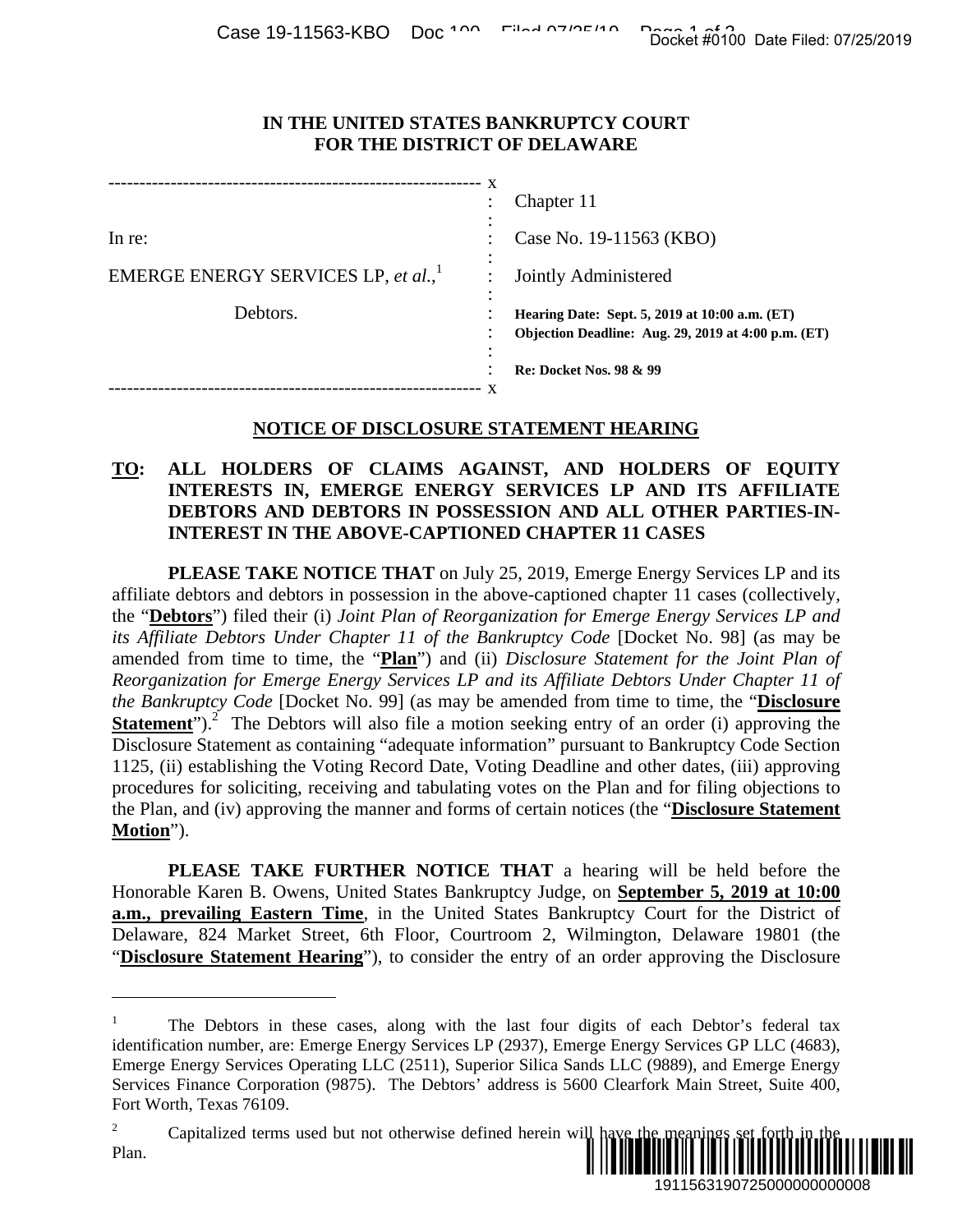Statement Motion. Please be advised that the Disclosure Statement Hearing may be continued from time to time by the Bankruptcy Court or the Debtors without further notice other than by such adjournment being announced in open court or by a notice of adjournment filed with the Bankruptcy Court and served on such parties as the Bankruptcy Court may order.

**PLEASE TAKE FURTHER NOTICE THAT** if you would like to obtain a copy of the Disclosure Statement, the Plan or related documents, you should contact Kurtzman Carson Consultants LLC, the voting and claims agent retained by the Debtors in these chapter 11 cases, by: (i) calling the Debtors' restructuring hotline at 877-634-7165 (toll-free in US and Canada) or 424-236-7221 (for international callers); (ii) visiting the Debtors' restructuring website at: http://www.kccllc.net/EmergeEnergy; and/or (iii) writing to Emerge Energy Claims Processing Center, c/o Kurtzman Carson Consultants LLC, 222 N. Pacific Coast Highway, Suite 300, El Segundo, CA 90245. You may also obtain copies of any pleadings filed in these chapter 11 cases for a fee via PACER at: http://www.deb.uscourts.gov or free of charge at http://www.kccllc.net/EmergeEnergy.

**PLEASE TAKE FURTHER NOTICE THAT** objections, if any, to the adequacy of the Disclosure Statement or the relief sought in connection therewith must: (i) be made in writing; (ii) conform to the Federal Rules of Bankruptcy Procedure and the Local Rules of Bankruptcy Practice and Procedures of the United States Bankruptcy Court for the District of Delaware; (iii) state with particularity the legal and factual basis for the objection; and (iv) be filed with the Bankruptcy Court (contemporaneously with a proof of service), and be served upon the following parties (the "**Notice Parties**") on or before **4:00 p.m., prevailing Eastern Time, on August 29, 2019** (the "**Objection Deadline**"):

- (i) Counsel to the Debtors, Latham & Watkins LLP, 885 Third Avenue, New York, New York 10022-4834 (Attn: Keith A. Simon, Esq., Hugh K. Murtagh, Esq., and Liza L. Burton, Esq. (emails: keith.simon@lw.com, hugh.murtagh@lw.com, and liza.burton@lw.com)) and Richards, Layton & Finger, P.A., One Rodney Square, 920 North King Street, Wilmington, Delaware 19801 (Attn: John H. Knight, Esq. and Paul N. Heath, Esq. (emails: knight@rlf.com and heath@rlf.com));
- (ii) Counsel to the DIP Agent and the Prepetition Agents, Weil, Gotshal & Manges LLP, 767 Fifth Avenue, New York, NY 10153-0119 (Attn: Matt S. Barr, Esq., David Griffiths, Esq., and Candace M. Arthur, Esq. (emails: matt.barr@weil.com, david.griffiths@weil.com, and candace.arthur@weil.com)) and Pachulski Stang Ziehl & Jones LLP, 919 North Market Street, Wilmington, Delaware 19801 (Attn: Laura Davis Jones, Esq. (email: ljones@pszjlaw.com);
- (iii) Counsel to Any Statutory Committee that May Be Appointed in these Chapter 11 Cases;
- (iv) The Office of the United States Trustee for the District of Delaware, 844 King Street, Suite 2207, Wilmington, Delaware 19801 (Attn: Juliet M. Sarkessian, Esq. (email: Juliet.M.Sarkessian@usdoj.gov)).

**PLEASE TAKE FURTHER NOTICE THAT** only those objections made in writing and timely filed and served by the Objection Deadline will be considered by the Bankruptcy Court during the Disclosure Statement Hearing. If no objections to the Disclosure Statement Motion are timely and properly filed and served in accordance with the procedures set forth herein, the Bankruptcy Court may enter an order granting the Disclosure Statement Motion without further notice.